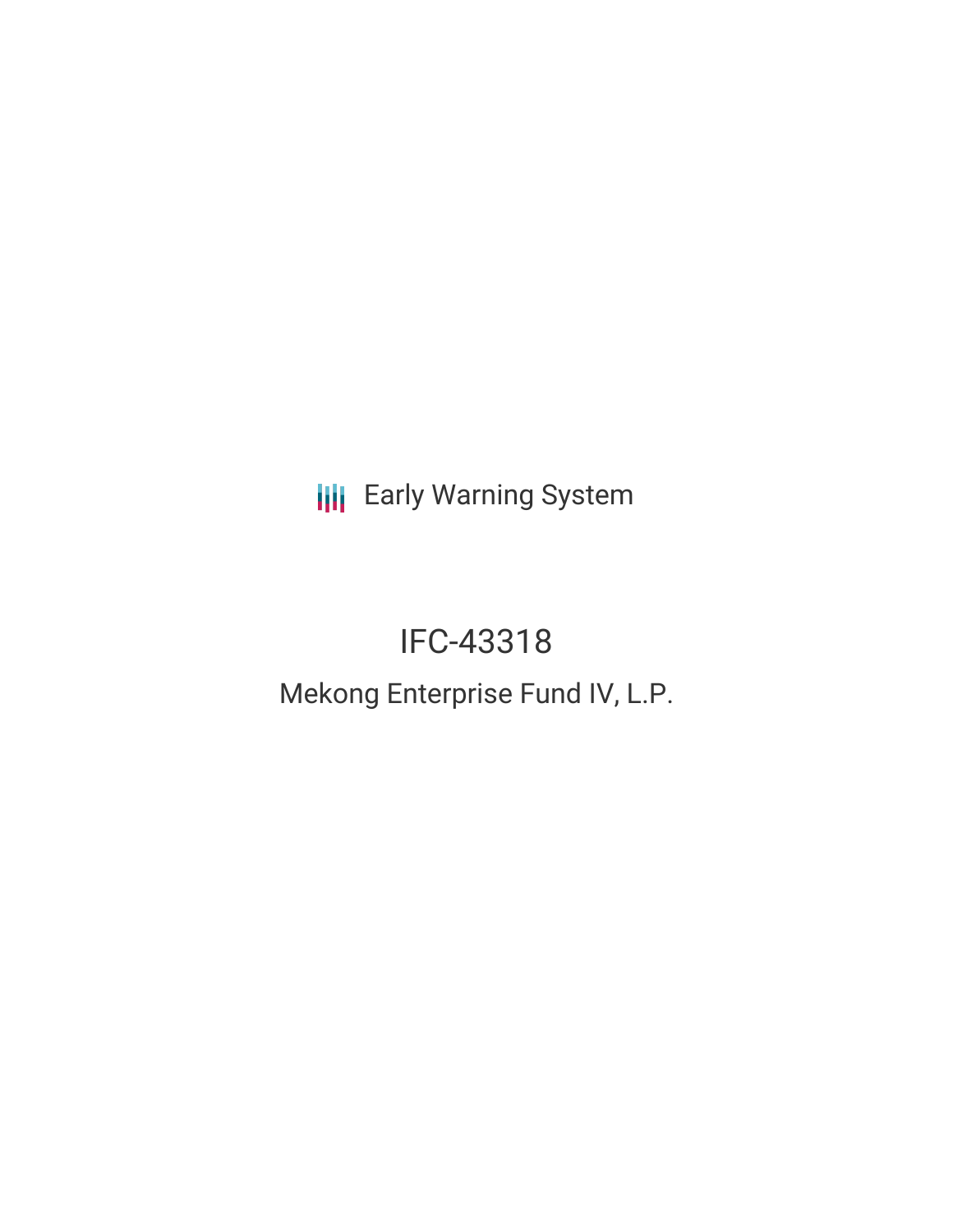#### **Quick Facts**

| <b>Countries</b>               | <b>Vietnam</b>                          |
|--------------------------------|-----------------------------------------|
| <b>Specific Location</b>       | Nation-wide                             |
| <b>Financial Institutions</b>  | International Finance Corporation (IFC) |
| <b>Status</b>                  | Proposed                                |
| <b>Bank Risk Rating</b>        | FI                                      |
| <b>Voting Date</b>             | 2020-01-31                              |
| <b>Borrower</b>                | MEKONG ENTERPRISE FUND IV L.P.          |
| <b>Sectors</b>                 | Finance                                 |
| <b>Investment Type(s)</b>      | Loan                                    |
| <b>Investment Amount (USD)</b> | $$30.00$ million                        |
| <b>Loan Amount (USD)</b>       | \$30.00 million                         |
| <b>Project Cost (USD)</b>      | \$200.00 million                        |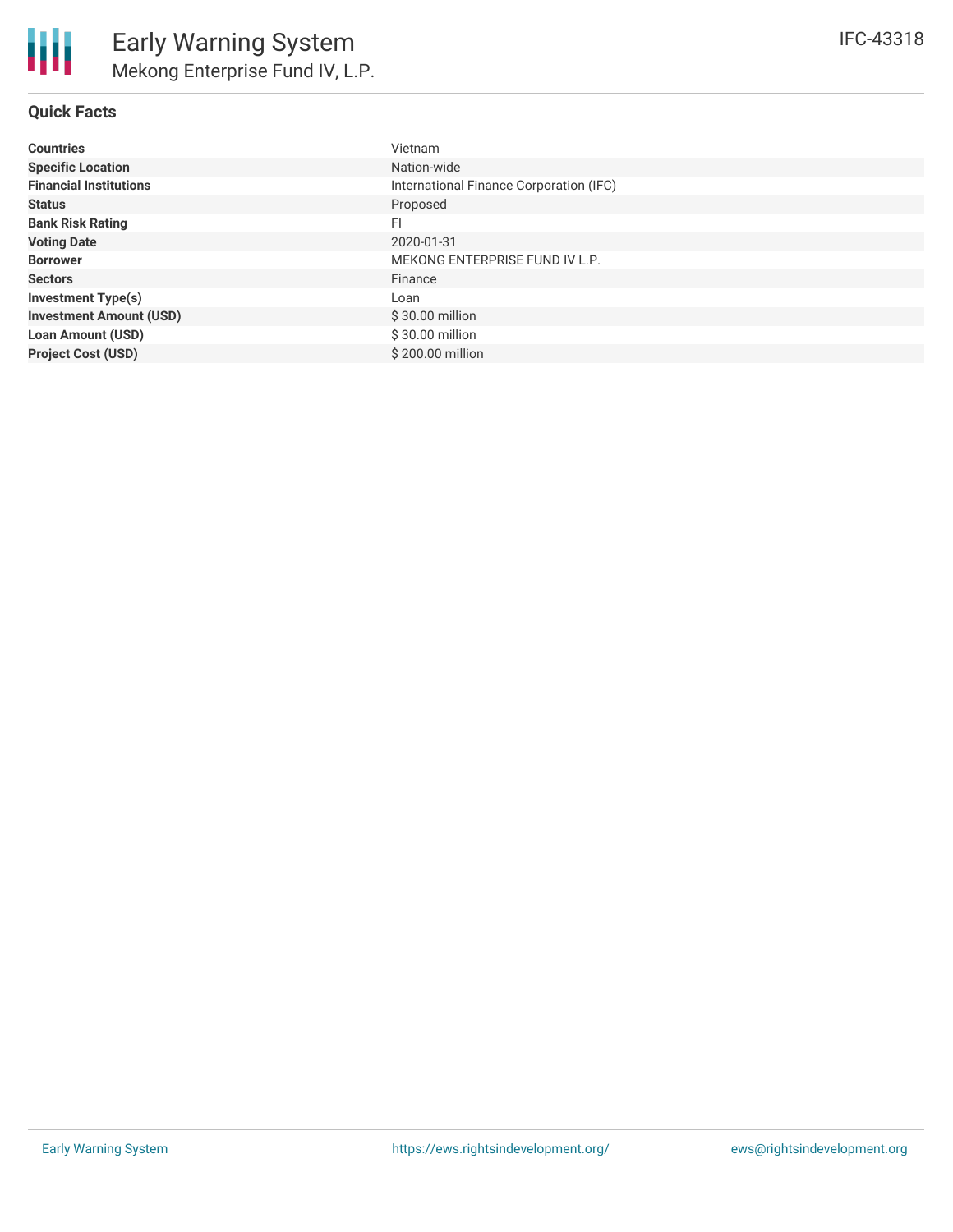

#### **Project Description**

According to the bank document, Mekong Enterprise Fund IV Limited Partnership ("the Fund"), a Cayman Islands exempted limited partnership, is a private equity ("PE") fund seeking \$200 million in capital commitments to build a portfolio of equity investments in middle market, growth-oriented companies in Vietnam.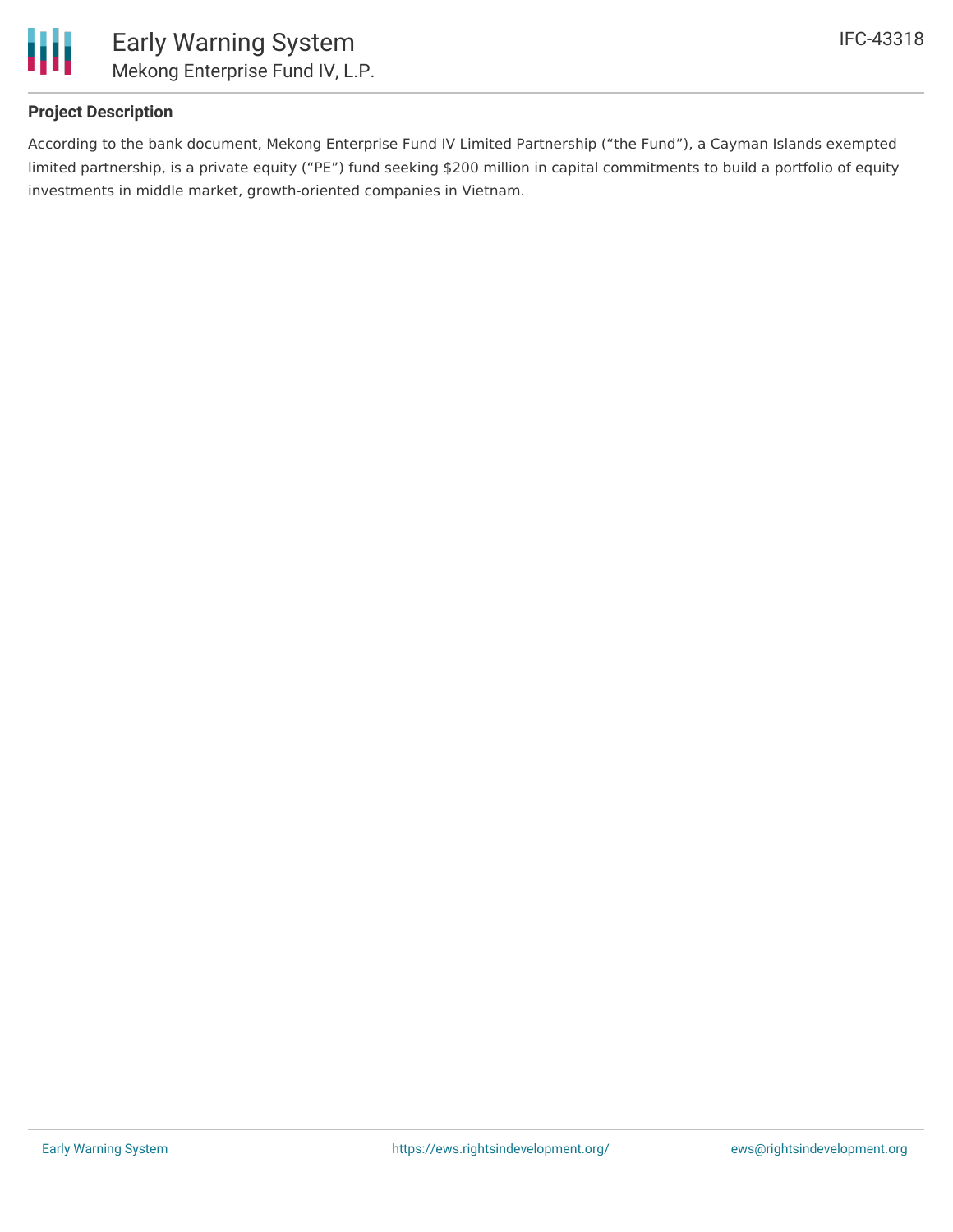## **Investment Description**

• International Finance Corporation (IFC)

## **Financial Intermediary**

Financial Intermediary: A commercial bank or financial institution that receives funds from a development bank. A financial intermediary then lends these funds to their clients (private actors) in the form of loans, bonds, guarantees and equity shares. Financial intermediaries include insurance, pension and equity funds. The direct financial relationship is between the development bank and the financial intermediary.

Mekong Capital [Partners](file:///actor/3269/) IV (Financial Intermediary)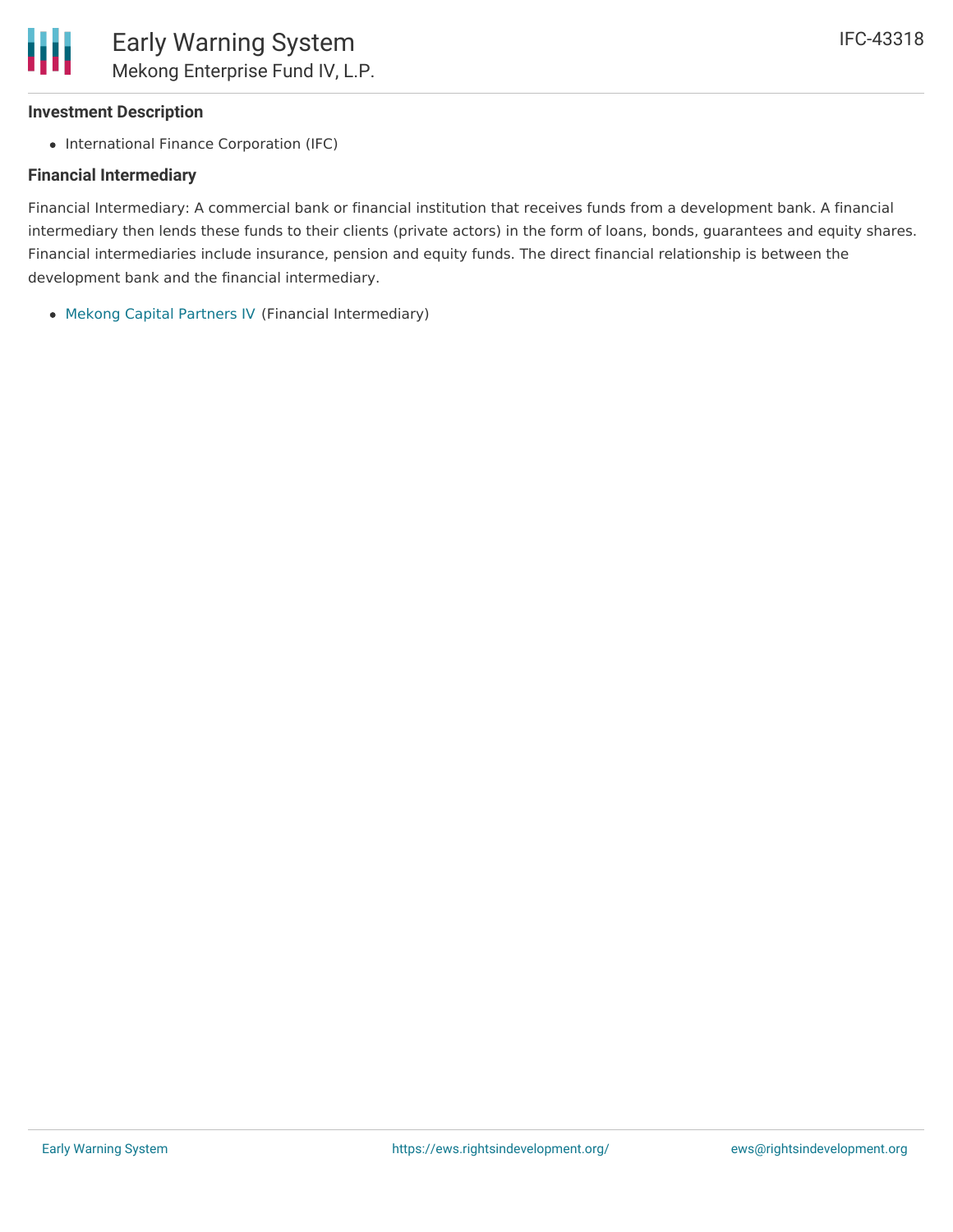

#### **Private Actors Description**

The Fund will be managed by Mekong Capital Partners IV ("General Partner") and advised by Mekong Capital Ltd (the "Advisor"). The General Partner is controlled by three partners Chris Freund, Chad R. Ovel (both US nationals) and Truong Thi Dieu Le (Vietnamese national); and has offices in Ho Chi Minh City and Hanoi.

**General partner** is a person who joins with at least one other person to form a business. A general partner has responsibility for the actions of the business, can legally bind the business and is personally liable for all the business's debts and obligations.

An advisor is any person or company involved in advising or investing capital for investors. Registered investment advisors and investment advisory companies are two main entities that investors look to for investment management.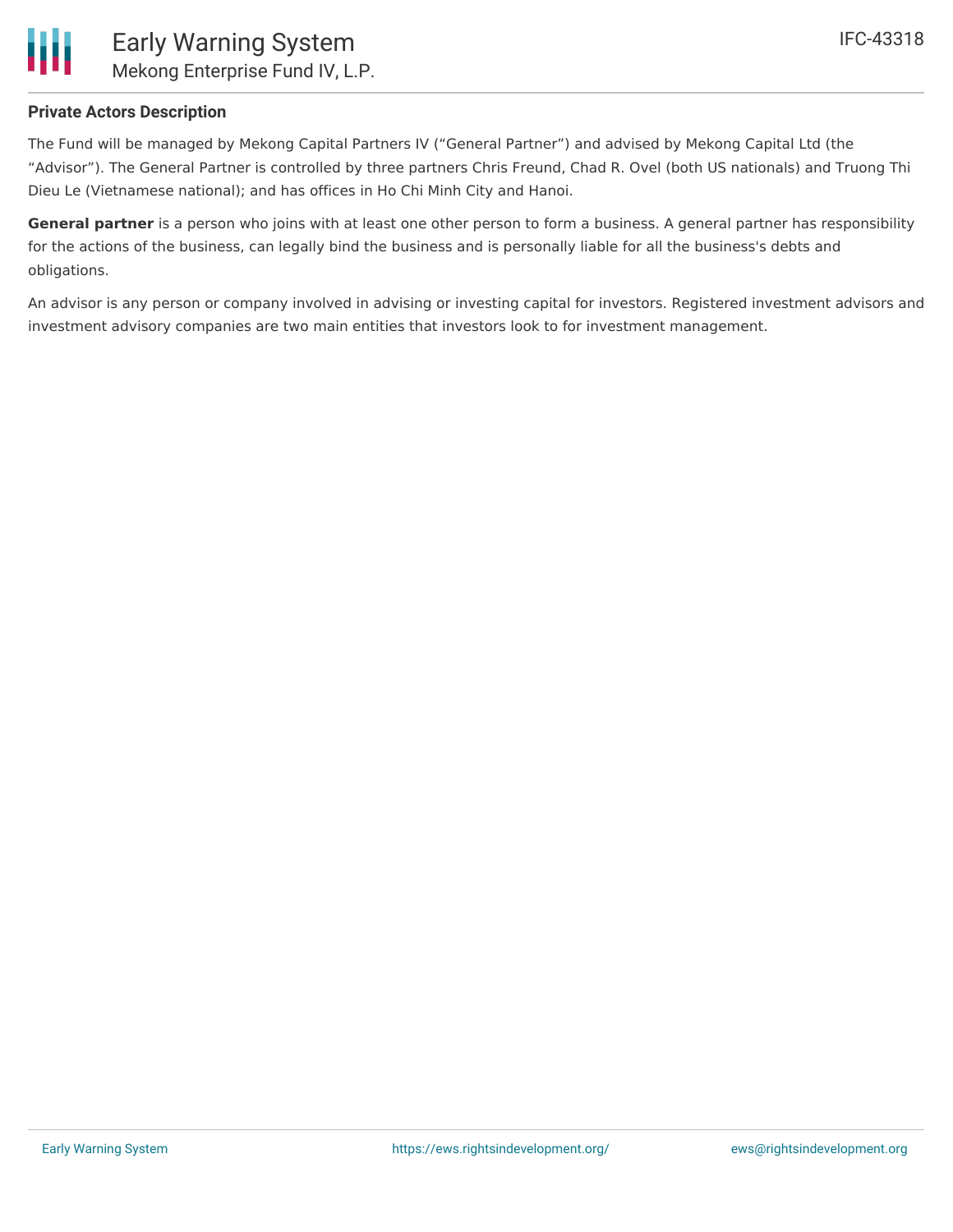

| <b>Private Actor 1</b>   | <b>Private Actor</b><br><sup>1</sup> Role | <b>Private Actor</b><br>1 Sector | <b>Relation</b> | <b>Private Actor 2</b> | <b>Private Actor</b><br>2 Role | <b>Private Actor</b><br>2 Sector |
|--------------------------|-------------------------------------------|----------------------------------|-----------------|------------------------|--------------------------------|----------------------------------|
| $\overline{\phantom{0}}$ | $\overline{\phantom{a}}$                  | $\overline{\phantom{a}}$         |                 | Mekong Capital         | Parent Company                 | $\overline{\phantom{a}}$         |
| $\overline{\phantom{0}}$ |                                           |                                  |                 | Mekong Enterprise Fund | Client                         | $\sim$                           |